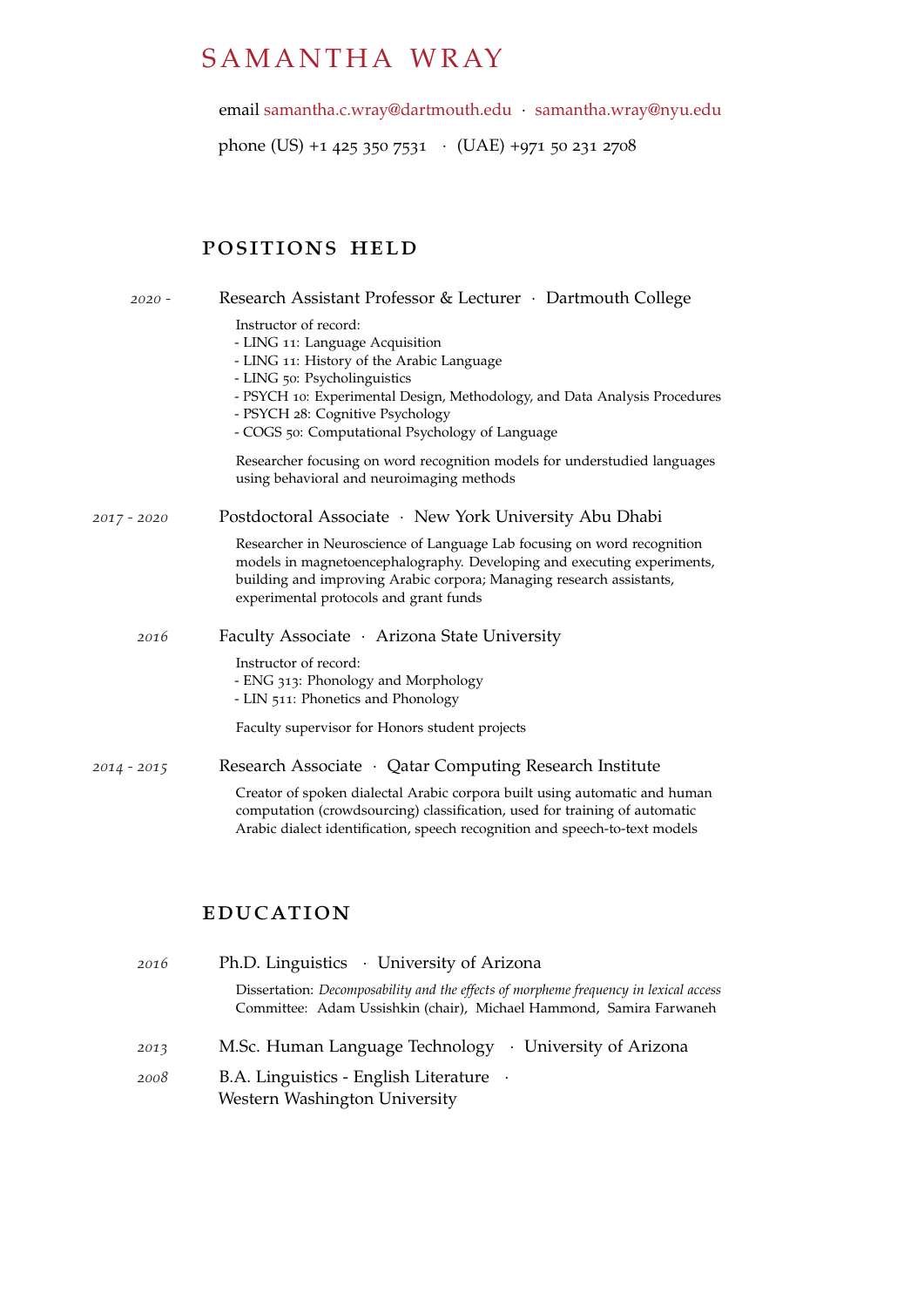#### publications

| 2022        | Wray, Samantha & Adam Ussishkin. Productivity effects on morphological<br>processing in Maltese auditory word recognition in Morphological Diversity and<br>Linguistic Cognition, Cambridge University Press.                       |
|-------------|-------------------------------------------------------------------------------------------------------------------------------------------------------------------------------------------------------------------------------------|
| 2022        | Sims, Andrea, Adam Ussishkin, Jeffrey Parker, and <b>Samantha Wray.</b> At the<br>intersection of cognitive processes and linguistic diversity. in Morphological<br>Diversity and Linguistic Cognition, Cambridge University Press. |
| 2021        | Wray, Samantha, Linnaea Stockall, and Alec Marantz. Early Form Based<br>Morphological Decomposition in Tagalog: MEG evidence from Reduplication,<br>Infixation and Circumfixation. in Neurobiology of Language.                     |
| (submitted) | Wray, Samantha. Productivity modulates decomposition in auditory lexical access:<br>evidence from colloquial Arabic.                                                                                                                |

### publications in proceedings

| 2018 | Coto-Solano, Rolando, Sally Akevai Nicholas, and Samantha Wray.<br>Development of Natural Language Processing Tools for Cook Islands Maori. in                                                             |
|------|------------------------------------------------------------------------------------------------------------------------------------------------------------------------------------------------------------|
|      | Proceedings of Australasian Language Technology Association Workshop.                                                                                                                                      |
| 2018 | Wray, Samantha. Classification of Closely Related Sub Dialects of Arabic Using<br>Support Vector Machines. in Proceedings of International Conference on<br>Language Resources and Evaluation (LREC) 2018. |
| 2015 | Wray, Samantha & Ahmed Ali. Crowdsource a little to label a lot: labeling a speech<br>corpus of Dialectal Arabic. in Proceedings of Interspeech 2015.                                                      |
| 2015 | Wray, Samantha, Hamdy Mubarak, and Ahmed Ali. Best Practices for<br>Crowdsourcing Dialectal Arabic Speech Transcription. in Proceedings of the Second<br>Workshop on Arabic Natural Language Processing.   |

#### presentations

#### Talks

| 2020 | Wray, Samantha. Morphosyntactic Derivation of the Form VIII Verb: Stuck in the<br>Middle Again. at 34th Arabic Linguistics Symposium, Tucson, Arizona, USA                                                                                                                        |
|------|-----------------------------------------------------------------------------------------------------------------------------------------------------------------------------------------------------------------------------------------------------------------------------------|
| 2019 | Wray, Samantha, Linnaea Stockall, and Alec Marantz. Automatic decomposition<br>revisited with MEG evidence from visual processing of Tagalog circumfixes, infixes, and<br>reduplication (Poster Slam) at Society for Neurobiology of Language, Helsinki,<br>Finland               |
| 2019 | Coto-Solano, Rolando, Sally Akevai Nicholas, Samantha Wray, and Tyler<br>Peterson. Accelerating the analysis of your audio recordings with Untrained Forced<br>Speech Alignment. at 6th International Conference on Language Documentation<br>Conservation, Honolulu, Hawaii, USA |
| 2018 | Coto-Solano, Rolando, Sally Akevai Nicholas, and Samantha Wray.<br>Development of Natural Language Processing Tools for Cook Islands Maori. at<br>Australasian Language Technology Association Workshop, Dunedin, Aotearoa<br>New Zealand                                         |
| 2017 | Wray, Samantha & Adam Ussishkin. Binyan productivity effects on morphological<br>processing in Maltese auditory word recognition. at the Workshop on                                                                                                                              |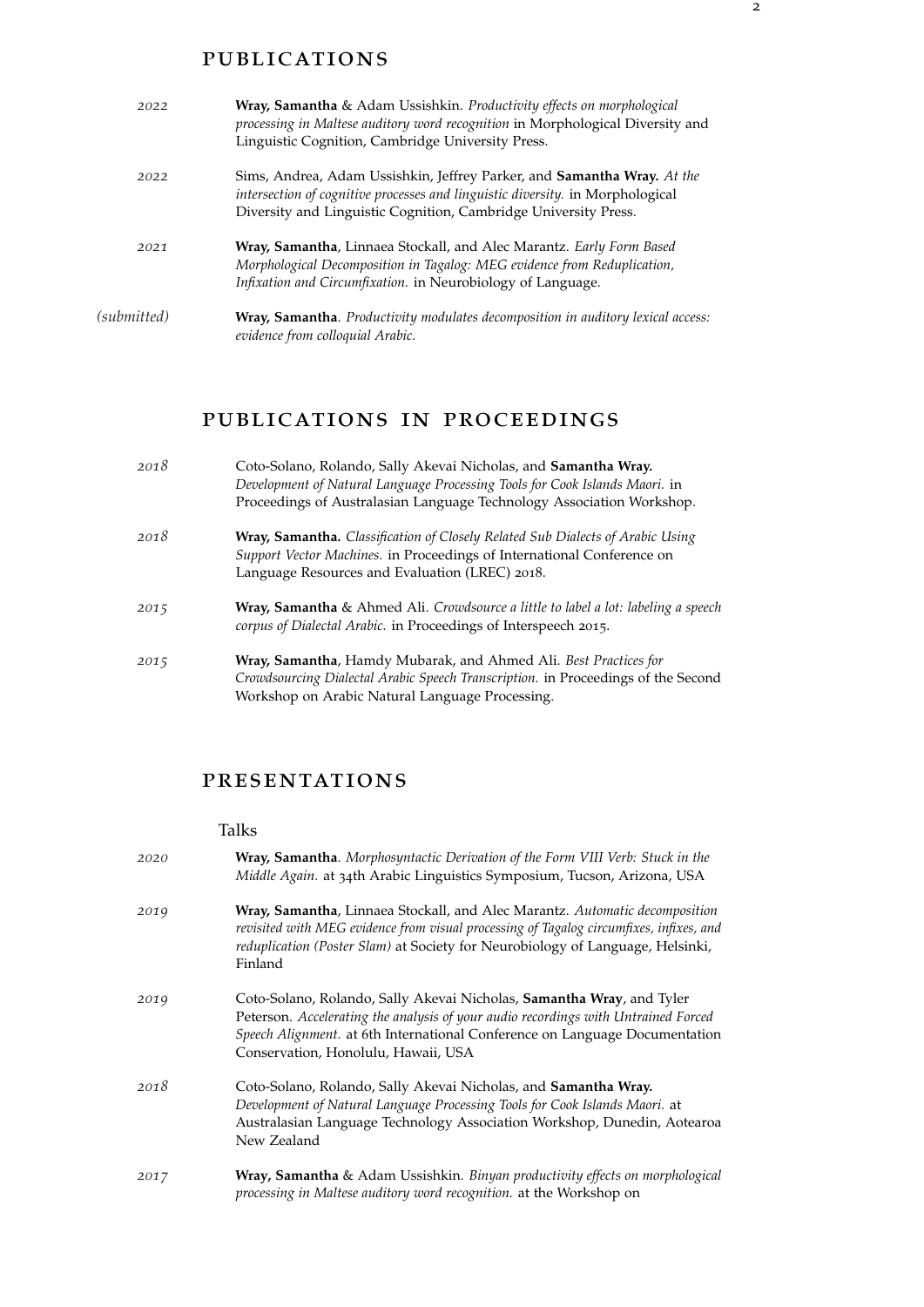|      | Morphological Typology and Linguistic Cognition, University of Kentucky,<br>Lexington, Kentucky, USA                                                                                                                                                                                     |
|------|------------------------------------------------------------------------------------------------------------------------------------------------------------------------------------------------------------------------------------------------------------------------------------------|
| 2016 | Ussishkin, Adam, Hadas Velan, Michael Spagnol, Andrew Wedel, and<br>Samantha Wray. Maltese root priming is morphological, not phonological. at the<br>22nd AMLaP (Architecture and Mechanisms of Language Processing)<br>Conference, Basque Center for Brain and Language, Bilbao, Spain |
| 2015 | Ussishkin, Adam, Luke Galea, Andrew Wedel and Samantha Wray. Maltese<br>templates and vocalic melodies are phonological: evidence from auditory priming. at<br>the Fifth International Conference on Maltese linguistics. Turin, Italy                                                   |
| 2015 | Ussishkin, Adam, Luke Galea, Andrew Wedel and Samantha Wray. Phonology<br>vs. morphology: How auditory lexical decision in Maltese resolves the conflict. at the<br>23rd Manchester Phonology Meeting. Manchester, UK                                                                    |
| 2015 | Coto-Solano, Rolando & Samantha Wray. Distribution of consonantal features in<br>Middle Egyptian verb roots. at 46th Annual Conference of African Linguistics.<br>Eugene, Oregon, USA                                                                                                    |
| 2015 | Ussishkin, Adam, Luke Galea, Andrew Wedel and Samantha Wray. The<br>phonological status of Maltese word patterns: Evidence from auditory priming. at the<br>89th Annual Meeting of the Linguistics Society of America. Portland, Oregon,<br><b>USA</b>                                   |
| 2013 | Ussishkin, Adam, Luke Galea, Andrew Wedel and Samantha Wray. When<br>visual and auditory processing diverge: evidence from Maltese. at Fourth<br>International Conference on Maltese linguistics. Bremen, Germany                                                                        |
| 2012 | Wray, Samantha. Prosodic Features of a Sanaani Arabic Language Game. at Arabic<br>Linguistics Symposium. New York, New York, USA                                                                                                                                                         |
|      | Posters                                                                                                                                                                                                                                                                                  |
| 2019 | Wray, Samantha, Linnaea Stockall, and Alec Marantz. Breaking down breaking<br>down: automatic decomposition revisited with MEG evidence from visual processing of<br>circumfixes, infixes, and reduplication in Tagalog at AMLaP 2019, Moscow, Russia                                    |
| 2019 | Wray, Samantha, Linnaea Stockall, and Alec Marantz. Automatic decomposition<br>revisited with MEG evidence from visual processing of Tagalog circumfixes, infixes, and<br>reduplication at Society for Neurobiology of Language, Helsinki, Finland                                       |
| 2019 | Wray, Samantha, Alec Marantz, and Linnaea Stockall. Reduplicated words are<br>automatically decomposed, even when they are fake: MEG evidence from Tagalog<br>pseudoreduplicants at 32nd CUNY Conference on Human Sentence Processing,<br>Boulder, Colorado, USA                         |
| 2019 | Wray, Samantha & Alec Marantz. Words in speech decompose to their roots even<br>when the root is interrupted: a study on Emirati Arabic at Cognitive Neuroscience<br>Society Annual Meeting, San Francisco, California, USA                                                              |
| 2018 | Wray, Samantha & Alec Marantz. Phonemic Prediction at the Root for Arabic<br>Words with Prefixes and Infixes. at AMLaP 2018, Berlin, Germany                                                                                                                                             |
| 2018 | Wray, Samantha. Classification of Closely Related Sub Dialects of Arabic Using<br>Support Vector Machines. at LREC 2018, Miyazaki, Japan                                                                                                                                                 |
| 2016 | Wray, Samantha. Affix productivity and morpheme frequency in lexical access at the<br>Tenth International Conference on the Mental Lexicon 2016. Ottawa, Canada                                                                                                                          |
| 2015 | Wray, Samantha & Ahmed Ali. Crowdsource a little to label a lot: labeling a speech<br>corpus of Dialectal Arabic. at Interspeech 2015. Dresden, Germany                                                                                                                                  |
| 2015 | Wray, Samantha, Hamdy Mubarak, and Ahmed Ali. Best Practices for<br>Crowdsourcing Dialectal Arabic Speech Transcription. at the Second Workshop on<br>Arabic Natural Language Processing (co-located with ACL). Beijing, China                                                           |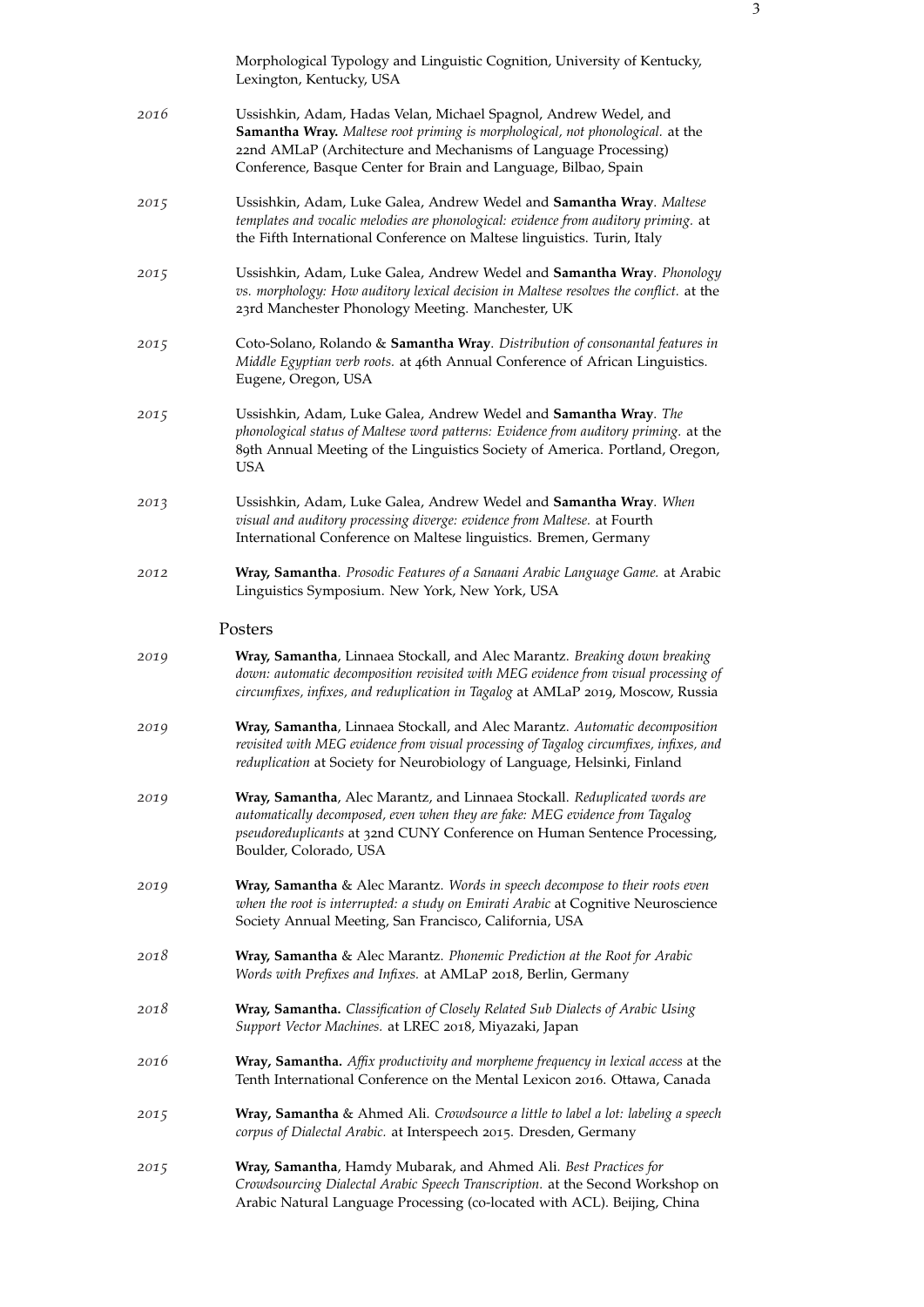| 2014 | Wray, Samantha, Jennifer Boutz, Valerie Novak and Tim Buckwalter.<br>Authenticating and supplementing a Yemeni Arabic dictionary using a web corpus. at<br>American Association of Corpus Linguistics. Flagstaff, Arizona, USA |
|------|--------------------------------------------------------------------------------------------------------------------------------------------------------------------------------------------------------------------------------|
|      | Demo                                                                                                                                                                                                                           |
| 2015 | Hakouz, Waed, Abdurrahman Ghanem, Samantha Wray and Ahmed Ali.<br>Lahajet: A Game for Classifying Dialectal Arabic Speech. at 2015 IEEE Automatic<br>Speech Recognition and Understanding Workshop. Scottsdale, Arizona, USA   |
|      | Invited Talks                                                                                                                                                                                                                  |
| 2020 | Wray, Samantha. Whats in a word? Phonological transparency in Tagalog<br>pseudo-reduplicates. at Applied Phonology course at UCLA. California, USA                                                                             |
| 2019 | Wray, Samantha. Whats in a word? Neural correlates of morphophonemic processing.<br>at Dartmouth College. Hanover, New Hampshire, USA                                                                                          |
| 2018 | Coto-Solano, Rolando Samantha Wray. Forced alignment workshop. at Jawaharlal<br>Nehru University. New Delhi, India                                                                                                             |
| 2016 | Wray, Samantha. Creating and utilizing colloquial Arabic corpora. at Arizona State<br>University. Phoenix, Arizona, USA                                                                                                        |

# fellowships, grants and honors

Inter/National

| $2021 - 2024$ | United Kingdom Research and Innovation Economic and Social Research<br>Council (ESRC) - Systematicity and Variation in Word Structure Processing<br>Across Languages: a Neuro-Typology approach (SAVaNT) (co-Investigator,<br>with Principal Investigator Linnaea Stockall and co-Investigators Christina<br>Manouilidou, Dustin Chacón, Rok Žaucer, and Alec Marantz) US\$958,598 |
|---------------|------------------------------------------------------------------------------------------------------------------------------------------------------------------------------------------------------------------------------------------------------------------------------------------------------------------------------------------------------------------------------------|
| $2020 - 2023$ | Abu Dhabi Department of Education and Knowledge - Lisaaniyat: A real-time<br>MRI collection of Arabic speech in motion (co-Investigator, with Principal<br>Investigator Alec Marantz and co-Investigators Ben Lang, Haidee Paterson,<br>Osama Abdullah, and Zainab Hermes) AED300,000 US\$81,677                                                                                   |
| $2015 - 2017$ | National Science Foundation Doctoral Dissertation Research Improvement<br>Grant - Morphological Decomposition in Arabic (co-Principal Investigator, with<br>Principal Investigator Adam Ussishkin) BCS-1533780, US\$10,711                                                                                                                                                         |
| $2013 - 2014$ | CASA I (Center for Arabic Study Abroad) Fellowship American University<br>Cairo, Egypt + Qasid Institute Amman, Jordan                                                                                                                                                                                                                                                             |
| 2011          | USDE FLAS (Foreign Languages and Area Studies) Fellowship for Advanced<br>Modern Standard Arabic at Qalam wa Lawh Institute, Rabat, Morocco                                                                                                                                                                                                                                        |
|               | Local                                                                                                                                                                                                                                                                                                                                                                              |
| 2019          | New York University Postdoctoral Research Travel Award - US\$2000 for<br>participating in ICLDC panel                                                                                                                                                                                                                                                                              |
| 2015          | University of Arizona Graduate Interdisciplinary Programs Raphael and Jolene<br>Gruener Research Travel Award - US\$500 for fieldwork in Amman, Jordan                                                                                                                                                                                                                             |
| 2015          | University of Arizona Graduate and Professional Student Council Research and<br>Project Grant - US\$2000 for creation of a colloquial Arabic corpus                                                                                                                                                                                                                                |
| 2014          | University of Arizona Graduate Professional Student Council Travel Grant for<br>professional development - US\$500 for travel to present at AACL                                                                                                                                                                                                                                   |
| 2012          | University of Arizona Graduate Professional Student Council Travel Grant for<br>professional development - US\$500 for travel to present at Arabic Linguistics<br>Symposium                                                                                                                                                                                                        |
|               |                                                                                                                                                                                                                                                                                                                                                                                    |